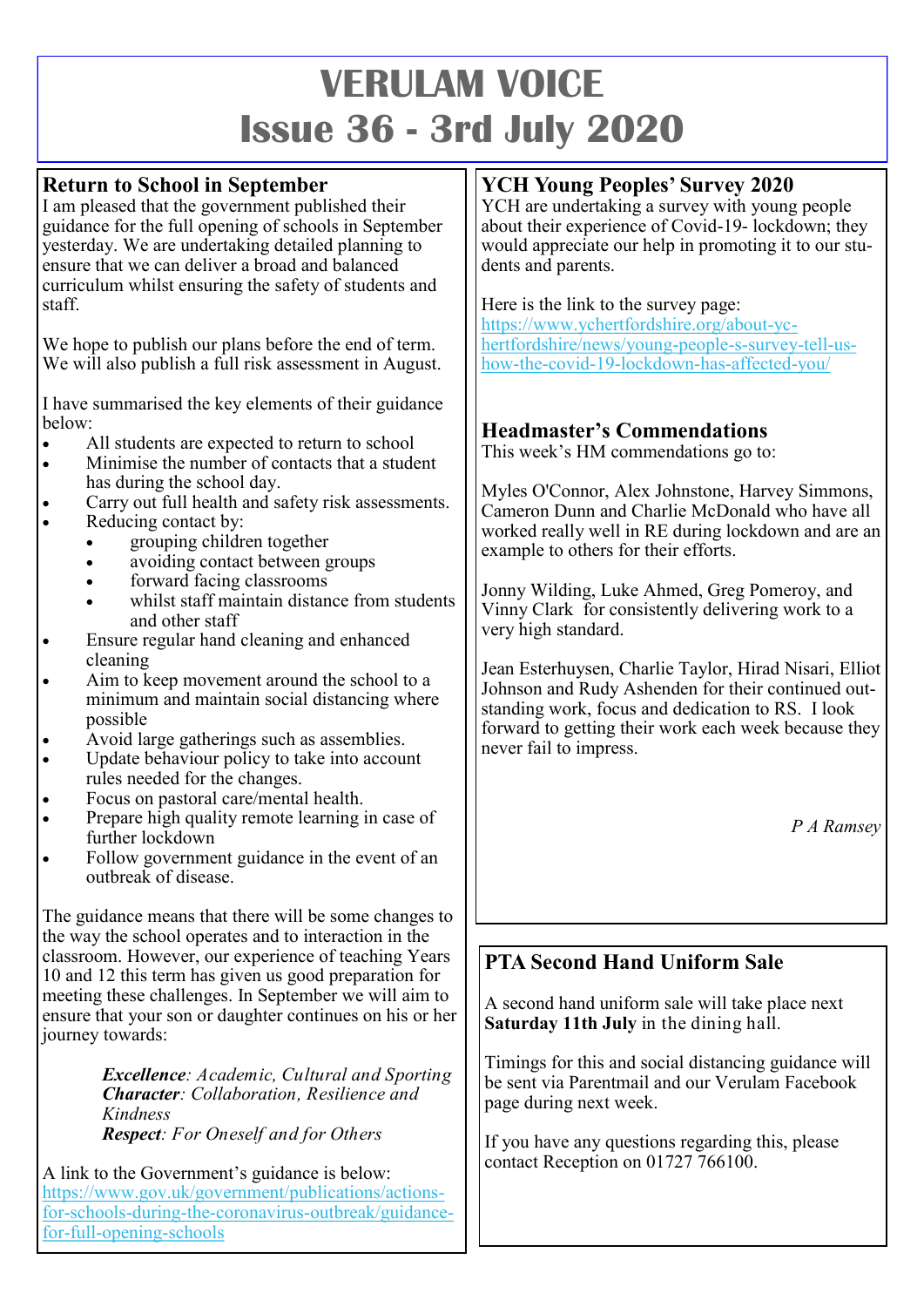## **GCSE and A-Level Information for Year 10, 11 and 13**

Mr Freakley will be writing to all parents and students with information about A-Level and GCSE results days (A-Level - Thursday 13th August and GCSE - Thursday 20th August) before the end of term. However, I thought both students and parents would be interested to learn about the arrangements that have been put in place for both appeals and re-take examinations in the Autumn.

#### **Ofqual made the following announcement this week:**

*"Students will be awarded calculated grades in GCSEs, AS and A levels this summer, giving them the opportunity to move on to further study or employment, despite the cancellation of exams. Students will be able to appeal – through their school or college – if they believe the process this summer was not followed correctly in their case; and centres themselves can appeal if they believe something systemic has gone wrong in relation to their results. Any student unable to receive a calculated result, and others who would like to improve their grades will have an opportunity to take the full suite of GCSE, AS and A level exams in the autumn."*

#### **Appeals**

In practical terms this means that in most cases, there will no official mechanism for students to appeal directly to the exam board if they are unhappy with their grade.

- Centres can appeal if they believe something systemic has gone wrong in relation to their results.
- Students will be able to appeal *through their school or college* if they believe **the process** this summer was not followed correctly in their case
- If students or others have concerns about bias, discrimination or any other factor that suggests that a centre did not behave with care or integrity when determining the centre assessment grade and/or rank order information they should normally raise these concerns with their centre, in the first instance.
- There will be provision for students to raise concerns directly to the exam board where there is evidence of serious malpractice on the part of the centre, which exam boards will be expected to investigate.
- Ofqual plans to make information and a helpline available to students and parents. This has not yet been published.

#### **Autumn Exam Series**

Instead of the traditional appeal system students will have the opportunity to re-sit the examination. The exact timing of the exams is yet to be confirmed but it is planned that:

- AS and A levels to be held in October
- GCSEs in November.
- Grades will be based on exam performance alone, with no non-exam assessment (NEA) counting apart from Science PAGS and English Language Speaking and Listening grades which will be carried forward.
- Only students entered for the summer examinations may sit re-sit examinations
- The normal appeal and review of marking systems will apply to the autumn exam series.

Full details can be found at the link below:

[https://www.gov.uk/government/news/ofqual](https://www.gov.uk/government/news/ofqual-publishes-more-details-on-appeals-and-confirms-autumn-exam-arrangements)-publishes-more-details-on-appeals-and-confirms-autumn -exam-[arrangements](https://www.gov.uk/government/news/ofqual-publishes-more-details-on-appeals-and-confirms-autumn-exam-arrangements)